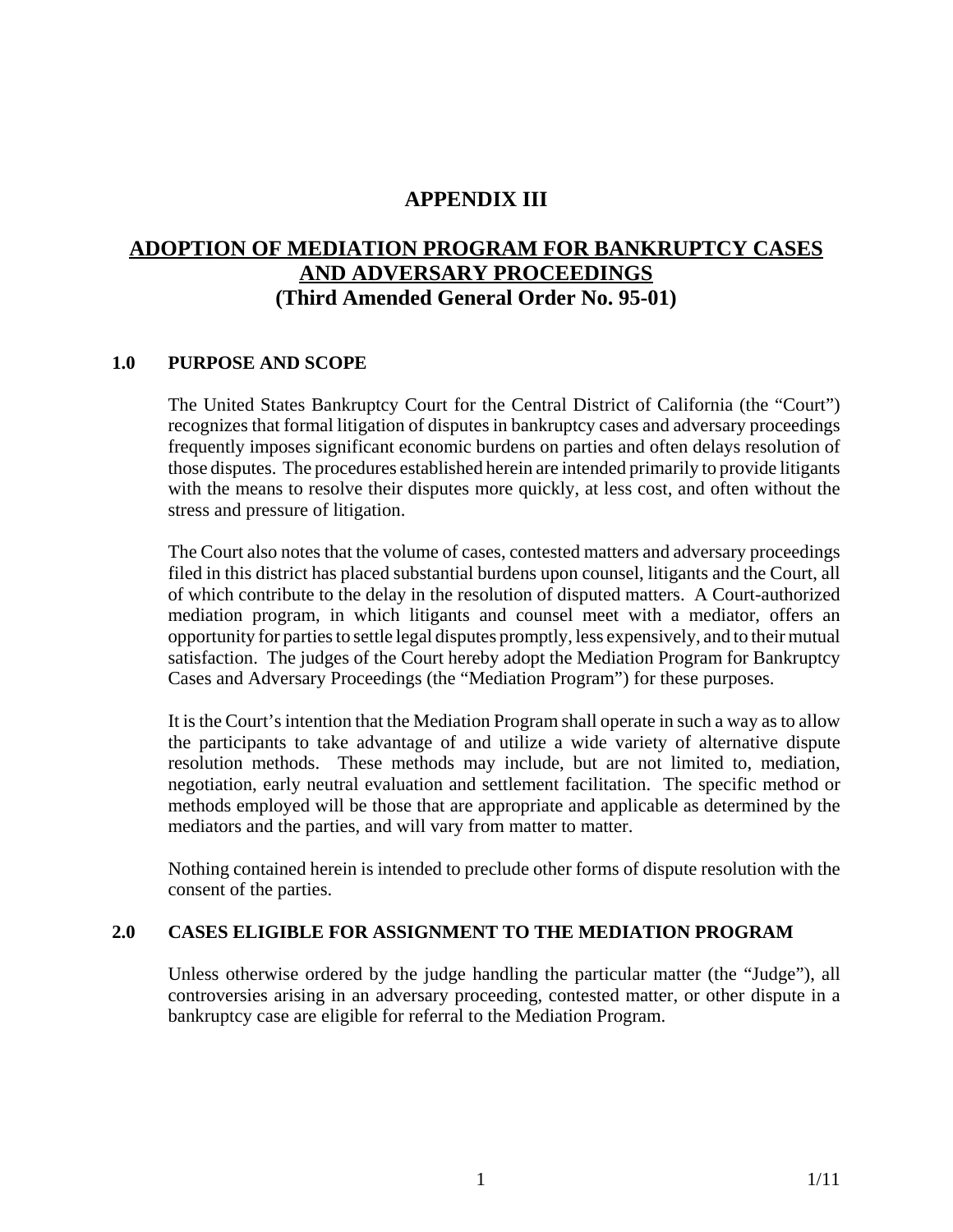### **3.0 PANEL OF MEDIATORS**

### **3.1 Selection**

- **a.** The Court shall establish and maintain a panel ("Panel") of qualified professionals who have volunteered and been chosen to serve as a mediator ("Mediator") for the possible resolution of matters referred to the Mediation Program. The Panel shall be comprised of both attorneys and non-attorneys.
- **b.** Applicants shall submit an Application (in the form attached) (the "Application") to the judge appointed as the administrator of the Mediation Program (the "Mediation Program Administrator"), setting forth their qualifications as described in Paragraph 3.3 below.
- **c.** The judges of the Court will select the Panel from the applications submitted to the Mediation Program Administrator. The judges will consider each applicant's training and experience in mediation or other alternative dispute resolution, if any, as well as the applicant's professional experience and location. Appointments may be limited to keep the Panel at an appropriate size and to ensure that the Panel is comprised of individuals who have broad based experience, superior skills, and qualifications from a variety of legal specialties and other professions.
- **3.2 Term.** Mediators shall serve as members of the Panel for a term of three years unless the Mediator is advised otherwise by the Court or submits a written request to withdraw from the Panel to the Mediation Program Administrator. Reappointment will occur at the judges' discretion, and an application for reappointment is not required.

### **3.3 Qualifications**

- **a. Attorney Applicants.** An attorney applicant shall certify to the Court in the application that the applicant:
	- **1.** Is, and has been, a member in good standing of the bar of any state or of the District of Columbia for at least 5 years;
	- **2.** Is a member in good standing of the federal courts for the Central District of California;
	- **3.** Has served as a principal attorney of record in at least 3 bankruptcy cases (without regard to the party represented) from case commencement to conclusion or, if the case is still pending, to the date of the Application, or has served as the principal attorney of record for a party in interest in at least 3 adversary proceedings or contested matters from commencement to conclusion or, if the case is still pending, to the date of the Application; and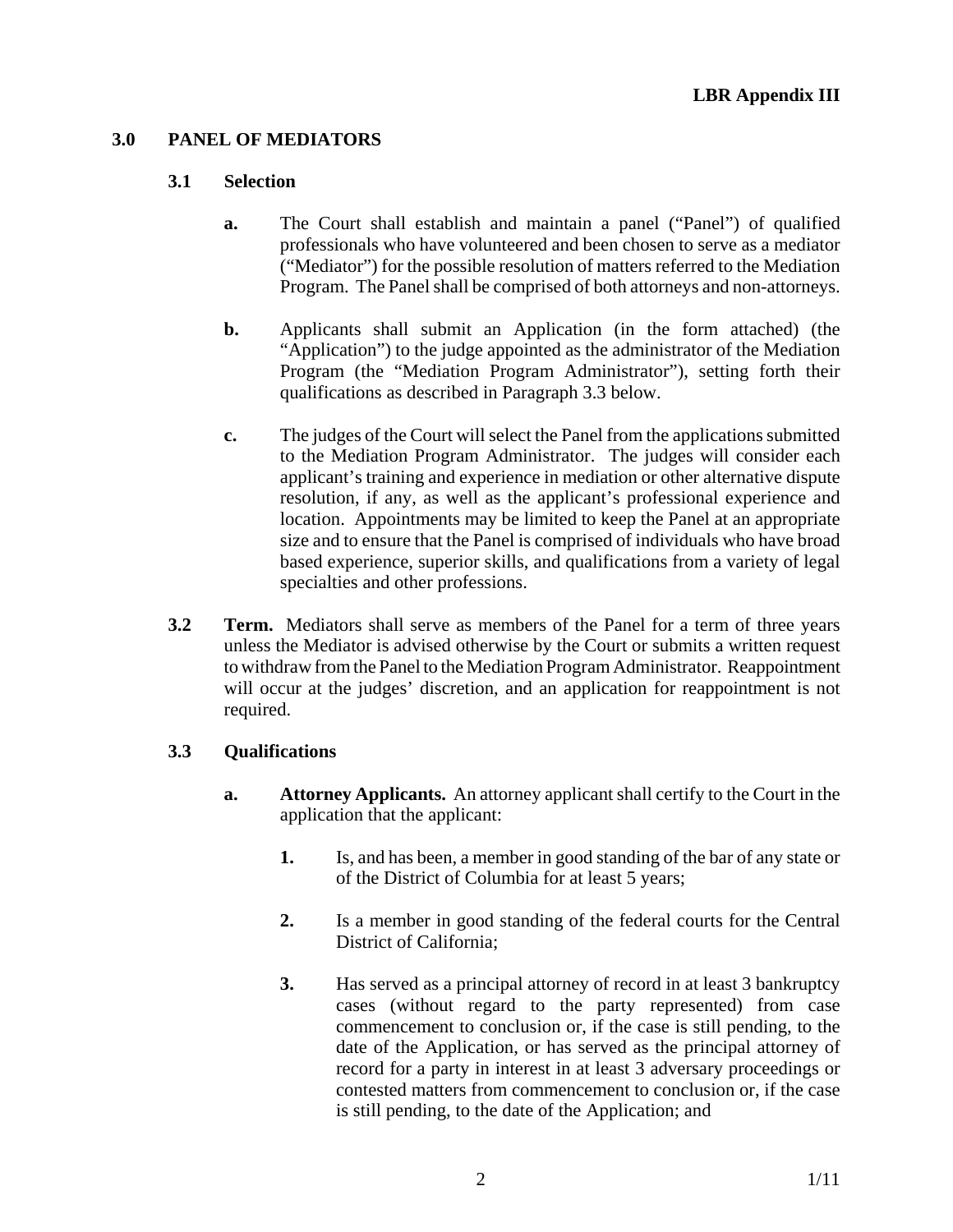- **4.** Is willing to undertake to evaluate or mediate at least one matter each quarter of each year, subject only to unavailability due to conflicts, personal or professional commitments, or other matters which would make such service inappropriate.
- **b. Non-Attorney Applicants.** A non-attorney applicant shall certify to the Court in the Application that the applicant has been a member in good standing of the applicant's particular profession for at least 5 years, and shall submit a statement of professional qualifications, experience, training and other information demonstrating, in the applicant's opinion, why the applicant should be appointed to the Panel. Non-attorney applicants shall make the same certification required of attorney applicants contained in Paragraph 3.3.a.4.
- **3.4 Geographic Areas of Service.** Applicants shall indicate on the Application all counties within the Central District in which they are willing to serve. Applicants must be willing to travel to all such counties to conduct Mediation Conferences.

# **4.0 ADMINISTRATION OF THE MEDIATION PROGRAM**

The Chief Judge will appoint a judge of the Court to serve as the Mediation Program Administrator. The Mediation Program Administrator will be aided by assigned staff members of the Court, who will maintain and collect applications, maintain the roster of the Panel, track and compile results of the Mediation Program, and handle such other administrative duties as are necessary.

# **5.0 ASSIGNMENT OF MATTERS TO THE MEDIATION PROGRAM**

- **5.1** Assignment by Request of Parties. A contested matter in a case, adversary proceeding, or other dispute (hereinafter collectively referred to as "Matter" or "Matters") may be assigned to the Mediation Program if requested in writing by the parties in the form attached as Official Forms 701 and 702.
- **5.2 Assignment by Judge.** Matters may also be assigned by order of the Judge at a status conference or other hearing. While participation by the parties in the Mediation Program is generally intended to be voluntary, the Judge, acting *sua sponte* or on the request of a party, may designate specific Matters for inclusion in the Mediation Program. The Judge may do so over the objections of the parties. If a Matter is assigned to the Mediation Program by the Judge at a status conference or other hearing, the parties will be presented with an order assigning the Matter to the Mediation Program, and with a current roster of the Panel. The parties shall normally be given the opportunity to confer and to select a mutually acceptable Mediator and an Alternate Mediator from the Panel. If the parties cannot agree, or if the Judge deems selection by the Judge to be appropriate and necessary, the Judge shall select a Mediator and an Alternate Mediator from the Panel.
- **5.3 Assignment of Non-Panel Mediators.** The Judge may, in his or her sole discretion, appoint individuals who are not members of the Panel as the Mediator and Alternate Mediator at the request of the parties and for good cause shown.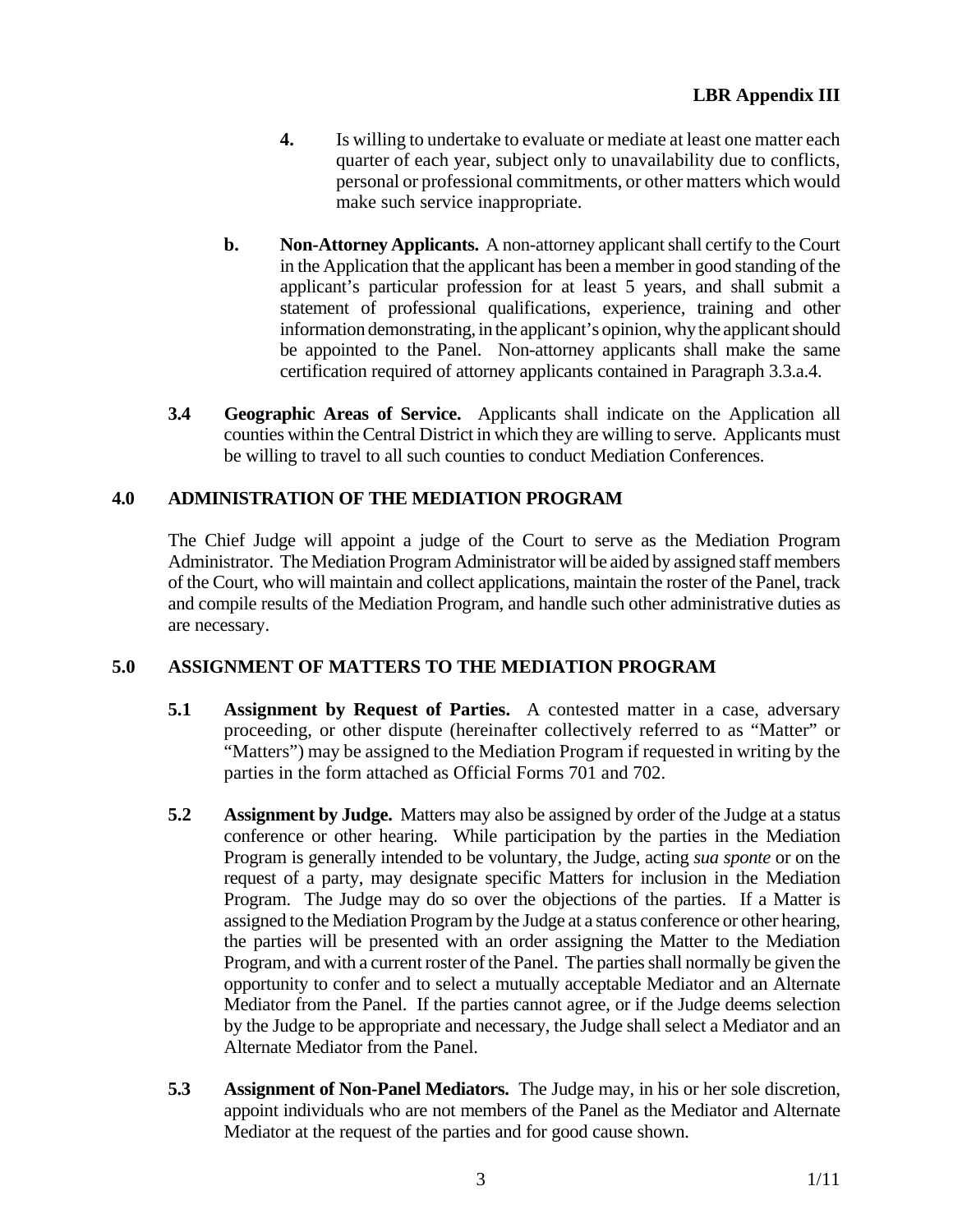- **5.4 Use of Official Court Order Assigning Matter to Mediation Program.** The order appointing the Mediator and Alternate Mediator and assigning a Matter to the Mediation Program shall be in the form attached as Official Form 702 ("Mediation Order"). The original Mediation Order shall be docketed and retained in the case or adversary proceeding file and copies shall be mailed, by the party so designated by the Judge, to the Mediator, the Alternate Mediator, the Mediation Program Administrator, and to all other parties to the dispute.
- **5.5 Existing Case Deadlines Not Affected by Assignment to Mediation.** Assignment to the Mediation Program shall not alter or affect any time limits, deadlines, scheduling matters or orders in the case, any adversary proceeding, contested matter or other proceeding, unless specifically ordered by the Judge.
- **5.6 Disclosure of Conflicts of Interest.** No Mediator may serve in any Matter in violation of the standards regarding judicial disqualification set forth in 28 U.S.C. § 455.
	- **a. Disclosure by Attorney Mediators.** An attorney Mediator shall promptly determine all conflicts or potential conflicts in the manner prescribed by the California Rules of Professional Conduct and disclose same to all parties in writing. If the attorney Mediator's firm has represented one or more of the parties, the Mediator shall promptly disclose that circumstance to all parties in writing.
	- **b. Disclosure by Non-Attorney Mediators.** A non-attorney Mediator shall promptly determine all conflicts or potential conflicts in the same manner as a non-attorney would under the applicable rules pertaining to the non-attorney Mediator's profession and disclose same to all parties in writing. If the Mediator's firm has represented one or more of the parties, the Mediator shall promptly disclose that circumstance to all parties in writing.
	- **c. Report of Conflict Issue by Parties.** A party who believes that the assigned Mediator and/or the Alternate Mediator has a conflict of interest shall promptly bring the issue to the attention of the Mediator and/or the Alternate Mediator, as applicable, and shall disclose same to all parties in writing.
	- **d. Resolution of Conflict Issue by Judge.** If the Mediator and/or the Alternate Mediator does not withdraw from the assignment, the issue shall be brought to the attention of the Judge in writing by the Mediator, the Alternate Mediator, or any of the parties in the form attached as Official Form 704. The notice shall be filed with the Court, and copies of the notice shall be mailed to the Judge, all of the parties to the dispute, their counsel, if any, the Mediator, the Alternate Mediator, and the Mediation Program Administrator. The Judge will then take whatever action(s) he or she deems necessary and appropriate under the circumstances to resolve the conflict of interest issue.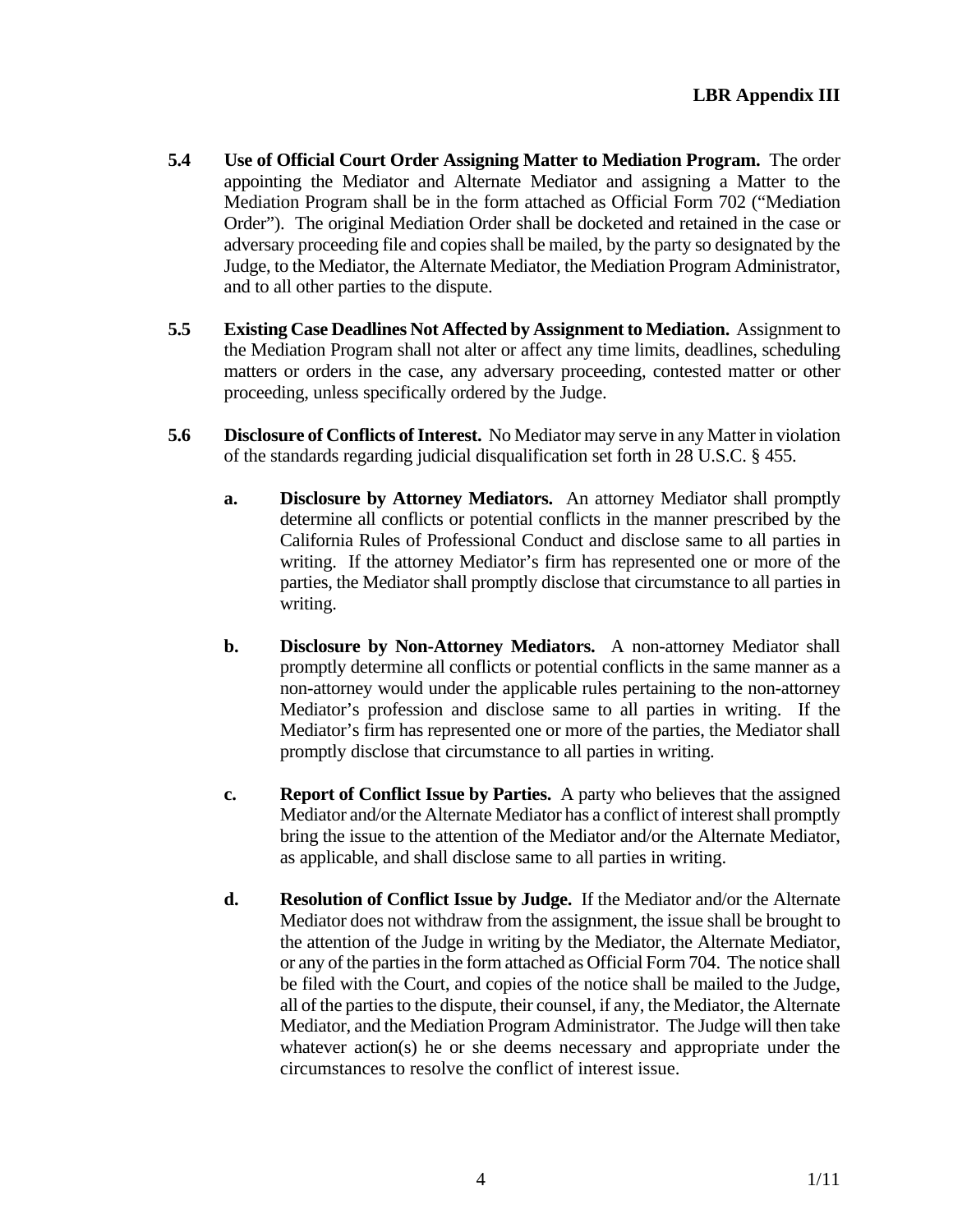### **6.0 CONFIDENTIALITY**

- **6.1 In General.** No written or oral communication made, or any document presented, by any party, attorney, Mediator, Alternate Mediator or other participant in connection with or during any Mediation Conference, including the written Mediation Conference statements referred to in Paragraph 7.8 below, may be disclosed to anyone not involved in the Mediation, nor may any such communication be used in any pending or future proceeding in this Court or any other court. All such communications and documents shall be subject to all of the protections afforded by FRBP 7068. Such communication(s) may be disclosed, however, if all participants in the Mediation, including the Mediator, agree in writing to such disclosure. In addition, nothing contained herein shall be construed to prohibit parties from entering into written agreements resolving some or all of the Matter(s), or entering into or filing procedural or factual stipulations based on suggestions or agreements made in connection with a Mediation Program conference ("Mediation Conference").
- **6.2 Non-Confidentiality of Otherwise Discoverable Evidence.** Notwithstanding the foregoing, nothing herein shall require the exclusion of any evidence otherwise discoverable merely because it is presented in the course of a Mediation Conference.
- **6.3 Written Confidentiality Agreement Required.** The parties and the Mediator shall enter into a written confidentiality agreement in the form attached as Official Form 708.
- **6.4 Effect of Recorded Settlement Agreement on Confidentiality.** An oral agreement reached in the course of a Mediation Conference is not made inadmissible or protected from disclosure if all of the following conditions are satisfied:
	- **a.** The oral agreement is recorded by a court reporter, tape recorder, or other reliable means of sound recording;
	- **b.** The terms of the oral agreement are recited on the record in the presence of the parties and the Mediator, and the parties express on the record that they agree to the terms recited;
	- **c.** The parties to the oral agreement expressly state on the record that the agreement is enforceable or binding or words to that effect; and
	- **d.** The recording is reduced to writing and the writing is signed by the parties and their counsel, if any, within 3 days after it is recorded.
- **6.5 Effect of Written Settlement Agreement on Confidentiality.** A written settlement agreement prepared in the course of a Mediation Conference is not made inadmissible or protected from disclosure if the agreement is signed by the settling parties and their counsel, if any, and either of the following conditions are satisfied: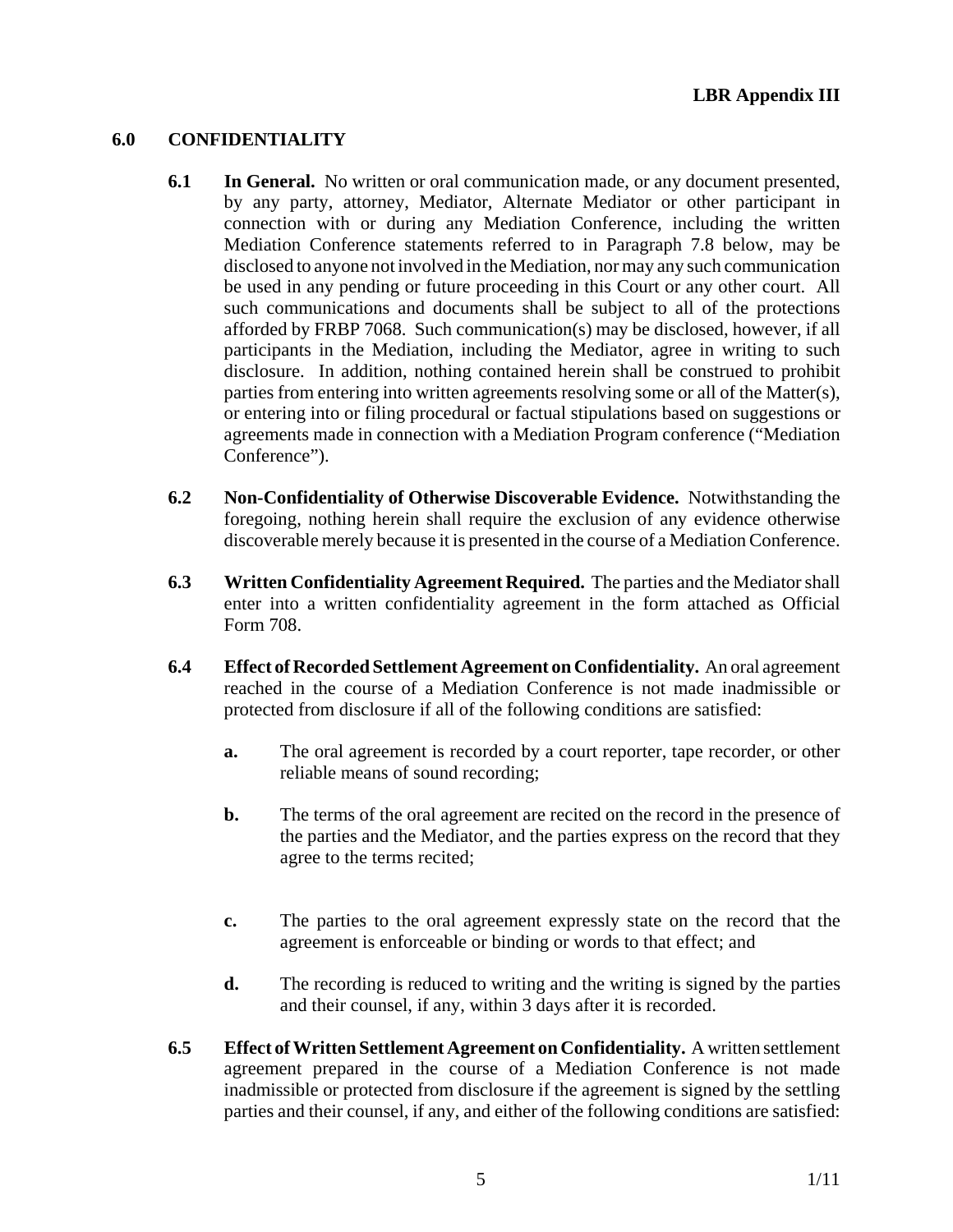- **a.** The agreement provides that it is admissible or subject to disclosure, or words to that effect; or
- **b.** The agreement provides that it is enforceable or binding or words to that effect.
- **6.6 Court Evaluation of Mediation Program Not Precluded by Confidentiality Provisions.** Nothing contained herein shall be construed to prevent Mediators, parties, and their counsel, if any, from responding in absolute confidentiality to inquiries or surveys by persons authorized by the Court to evaluate the Mediation Program.
- **6.7 Confidentiality of Suggestions and Recommendations of Mediator.** The Mediator shall have no obligation to make any written suggestions or recommendations but may, as a matter of discretion, provide counsel for the parties (or the parties, where proceeding in *pro per*), with a written settlement recommendation memorandum. No copy of any such memorandum shall be filed with the Court or made available, in whole or in part, directly or indirectly, to the Judge.

# **7.0 MEDIATION PROCEDURES**

- **7.1 Selection of Mediator.** Counsel for the parties (or the parties, where proceeding in *pro per*), are encouraged to contact the proposed Mediator and Alternate Mediator as soon as practicable (preferably before submitting the Mediation Order to the judge for approval, if possible) to determine the availability of the Mediator and Alternate Mediator to serve in the Matter.
- **7.2 Availability of Mediator.** If the Mediator is **not** available to serve in the Matter, the Mediator shall notify the parties, the Alternate Mediator, and the Mediation Program Administrator of that unavailability by mail in the form attached as Official Form 703 as soon as possible, but no later than 7 days from the date of receipt of notification of appointment. **Upon notification of the Mediator's unavailability to serve, the Alternate Mediator shall automatically serve as the Mediator without the necessity for further court order.**
- **7.3 Availability of Alternate Mediator.** If the Alternate Mediator is **not** available to serve in the Matter, the Alternate Mediator shall notify the parties and the Mediation Program Administrator of that unavailability by mail in the form attached as Official Form 703 as soon as possible, but no later than 7 days from the receipt of notification by the Mediator, pursuant to Paragraph 7.1 above, of the Mediator's unavailability to serve.

# **7.4 Selection of Successor Mediator.**

**a. By Parties.** Within 7 days of receipt of the Alternate Mediator's notification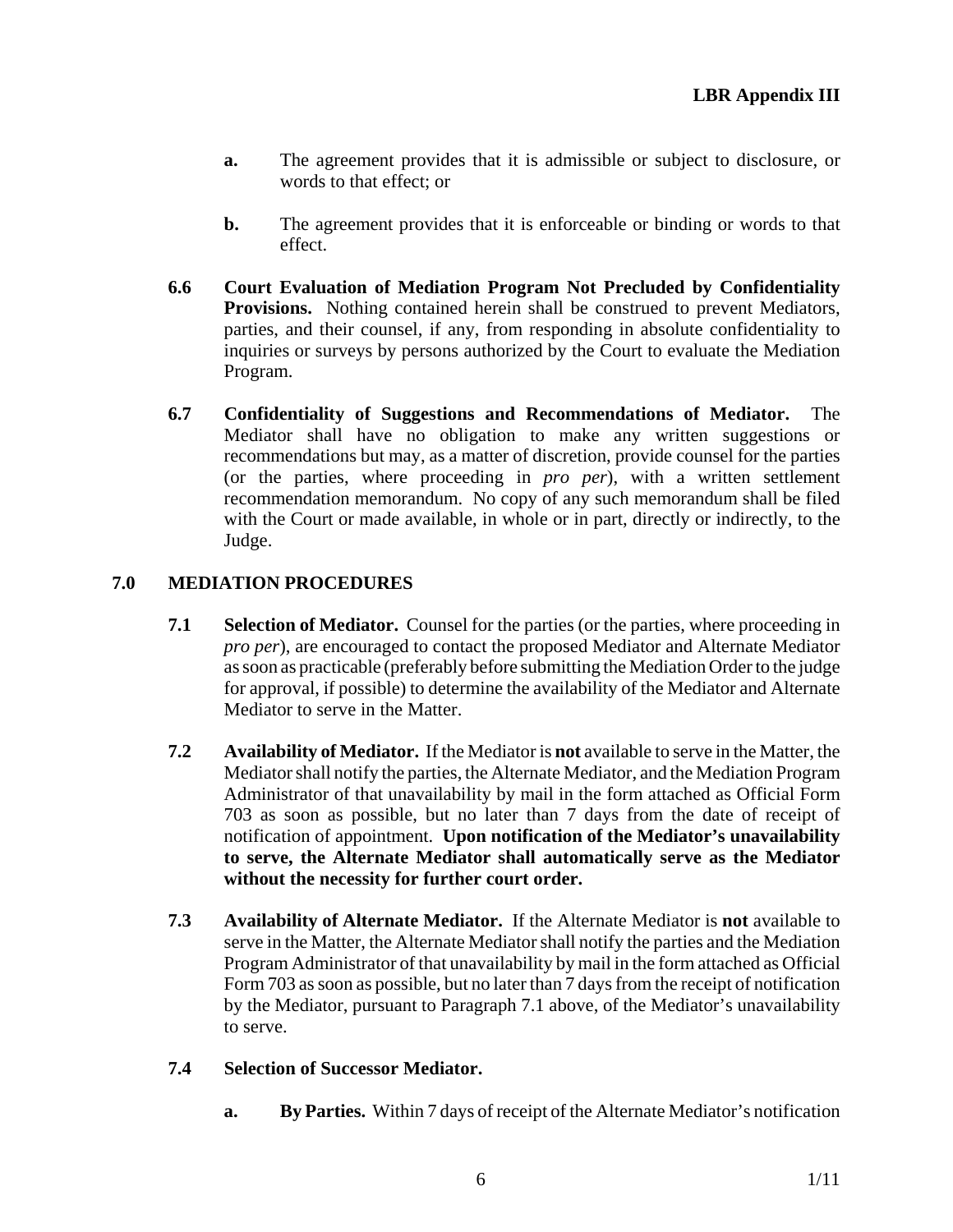of unavailability, the parties shall choose a mutually acceptable Successor Mediator and Successor Alternate Mediator by mail in the form attached as Official Form 702. (This is the same Official Form which is used to appoint the original Mediator and Alternate Mediator, as described in Paragraph 5.4 above. However, the word "Successor" **must** be inserted in the caption of the Mediation Order in front of the words "Mediator" and "Alternate Mediator"). The parties shall file such form with the Court and provide a courtesy copy to the Judge and the Mediation Program Administrator.

- **b.** By Judge. If the parties are unable to agree on a choice of Successor Mediator and Successor Alternate Mediator, they shall notify the Judge and the Mediation Program Administrator of their inability to do so by mail in the form attached as Official Form 704. In that event, the Judge shall appoint the Successor Mediator and Successor Alternate Mediator.
- **c. Use of Official Court Order Assigning Successor Mediator.** When the Successor Mediator and Successor Alternate Mediator have been chosen by the parties and/or appointed by the Judge, the Judge shall execute an order appointing the Successor Mediator and Successor Alternate Mediator in the form attached as Official Form 702. (This is the same Official Form which is used to appoint the original Mediator and Alternate Mediator, as described in Paragraph 5.4 above. However, the word "Successor" **must** be inserted in the caption of the Mediation Order in front of the words "Mediator" and "Alternate Mediator").
- **7.5 Initial Telephonic Conference.** Promptly, but no later than 14 days of receipt of notification of appointment, the Mediator shall conduct a telephonic conference with counsel for the parties (or the parties, where appearing in *pro per*) to discuss ((a) fixing a convenient date and place for the Mediation Conference, (b) the procedures that will be followed during the Mediation Conference, (c) who shall attend the Mediation Conference on behalf of each party, (d) what material or exhibits should be provided to the Mediator before the Mediation Conference, and (e) any issues or maters that it would be especially helpful to have the parties address in their written Mediation Conference Statements.
- **7.6 Mediation Conference Scheduling.** Also within 14 days of receipt of notification of appointment, the Mediator shall give notice to the parties of the date, time and place for the Mediation Conference. The Mediation Conference shall commence no later than 30 days following the receipt of notification by the Mediator, and shall be held in a suitable neutral setting such as the office of the Mediator, or at a location convenient and agreeable to the parties and the Mediator.
	- **a. Continuance of Mediation Conference.** The date for the Mediation Conference may be continued for a period not to exceed 30 days upon written stipulation between the Mediator and the parties. The stipulation need not be filed with the Court but the parties must mail a copy of it to the Judge and the Mediation Program Administrator.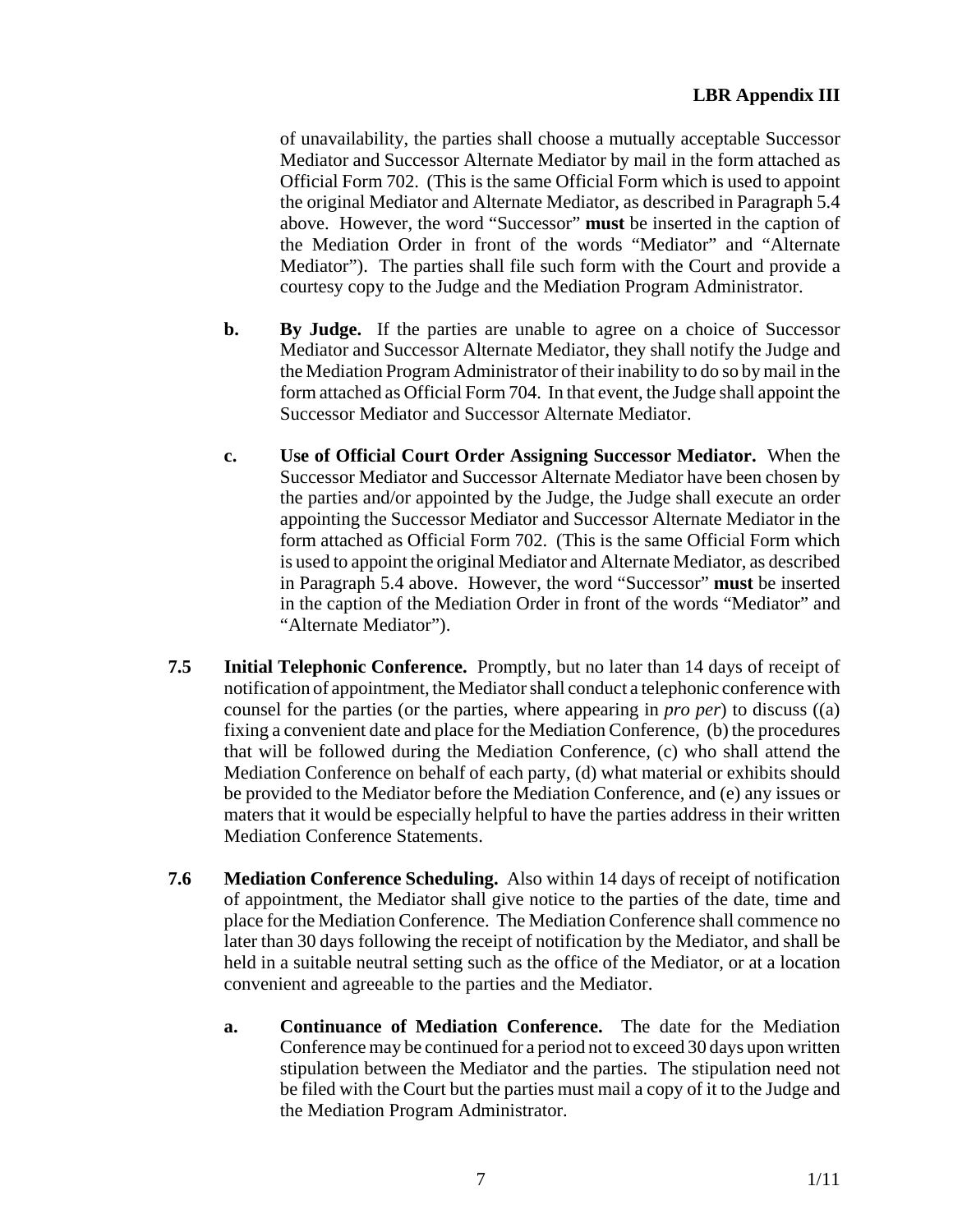- **b.** Additional Continuance. At the written request of the parties and for good cause shown, the Judge may, in his or her sole discretion, approve an additional continuance of the Mediation Conference beyond the period specified in Paragraph 7.6.a.
- **7.7 Mandatory Service of Mediation Order Prior to Mediation Conference.** Prior to the Mediation Conference, the parties' counsel shall serve a copy of the Mediation Order on the Mediator, Alternate Mediator, Mediation Program Administrator, and all parties to the dispute.
- **7.8 Mediation Conference Statements.** Each party shall submit a written Mediation Conference statement ("Mediation Statement") directly to the Mediator and to the parties to the Mediation Conference no less than 7 days prior to the date of the initial Mediation Conference, unless modified by the Mediator.
	- **a. Format.** Mediation Statements shall not exceed 10 pages, excluding exhibits and attachments. Mediation Statements shall comply with all of the requirements of Court Manual Section 2-5, unless such compliance is excused by the Mediator.
	- **b. Confidentiality.** Mediation Statements shall be subject to all of the protections afforded by the confidentiality provisions contained herein and by FRBP 7068.
	- **c. Statements Not Filed with Court.** The Mediation Statements shall **not** be filed with the Court, and the Judge shall not have access to them. In addition, the phrase **"CONFIDENTIAL -- NOT TO BE FILED WITH THE COURT"** shall be typed on the first page of the Mediation Statements.
	- **d. Mandatory Contents.** Mediation Statements must:
		- **1.** Identify the person(s), in addition to counsel, who will attend the Mediation Conference as representative(s) of the party, who have authority to make decisions;
		- **2.** Describe briefly the substance of the dispute;
		- **3.** Address any legal or factual issue(s) that might appreciably reduce the scope of the dispute or contribute significantly to settlement;
		- **4.** Identify the discovery that could contribute most to preparing the parties for meaningful discussions;
		- **5.** Set forth the history of past settlement discussions, including disclosure of any prior and any presently outstanding offers and demands;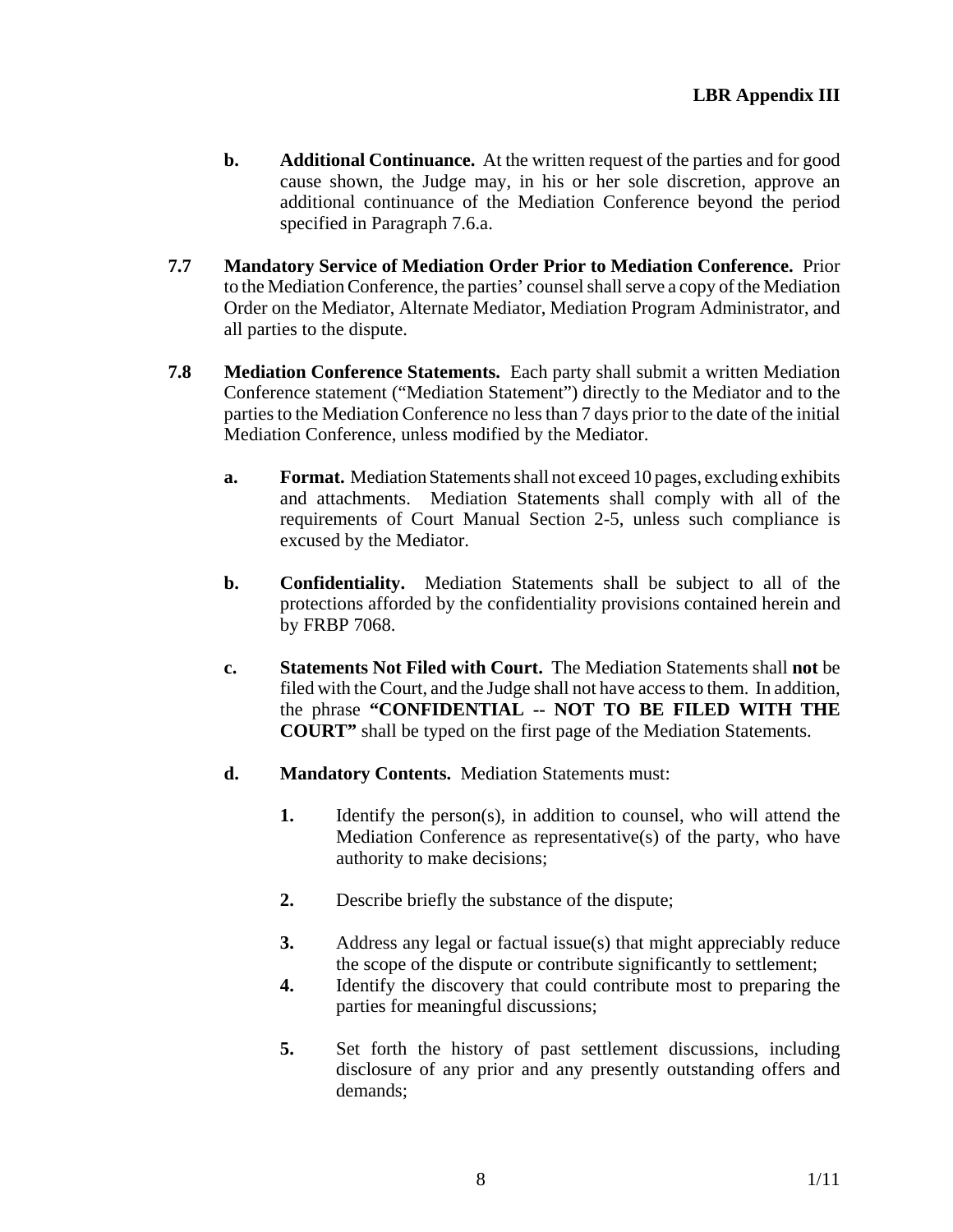- **6.** Make an estimate of the cost and time to be expended for further discovery, pretrial motions, expert witnesses and trial;
- **7.** Indicate presently scheduled dates for further status conferences, pretrial conferences, trial, or otherwise; and
- **8.** Attach copies of the document(s) from which the dispute has arisen (*e.g.*, contracts), or the document(s) whose availability would materially advance the purposes of the Mediation Conference.
- **e. Recommended Additional Contents.** Parties may identify in the Mediation Statements the person(s) connected to a party opponent (including a representative of a party opponent's insurance carrier) whose presence at the Mediation Conference would substantially improve the prospects for making the session productive. The fact that a person has been so identified shall not, by itself, result in an order compelling that person to attend the Mediation Conference.
- **f. Additional Mediation Statements for Mediator Only.** Each party may submit directly to the Mediator, for his or her eyes only, a separate confidential Mediation Statement describing any additional interests, considerations, or matters that the party would like the Mediator to understand before the Mediation Conference begins. Such Mediation Statements shall not exceed 10 pages, excluding exhibits and attachments, and shall comply with all of the requirements of Court Manual Section 2-5 unless such compliance is excused by the Mediator.

### **7.9 Mandatory Attendance at Mediation Conference.**

- **a. By Counsel.** Counsel for each party who is primarily responsible for the Matter (or the party, where proceeding in *pro per*) shall personally attend the Mediation Conference and any adjourned session(s) of that conference, unless excused by the Mediator for cause. Counsel for each party shall come prepared to discuss all liability issues, all damage issues, and the position of the party relative to settlement, in detail and in good faith.
- **b.** By Parties. All individual parties, and representatives with authority to negotiate and to settle the Matter on behalf of parties other than individuals, shall personally attend the Mediation Conference and any adjourned session(s) of that conference, unless excused by the Mediator for cause. Each party shall come prepared to discuss all liability issues, all damage issues, and the position of the party relative to settlement, in detail and in good faith.
- **c. By Governmental Agencies.** A unit or an agency of government satisfies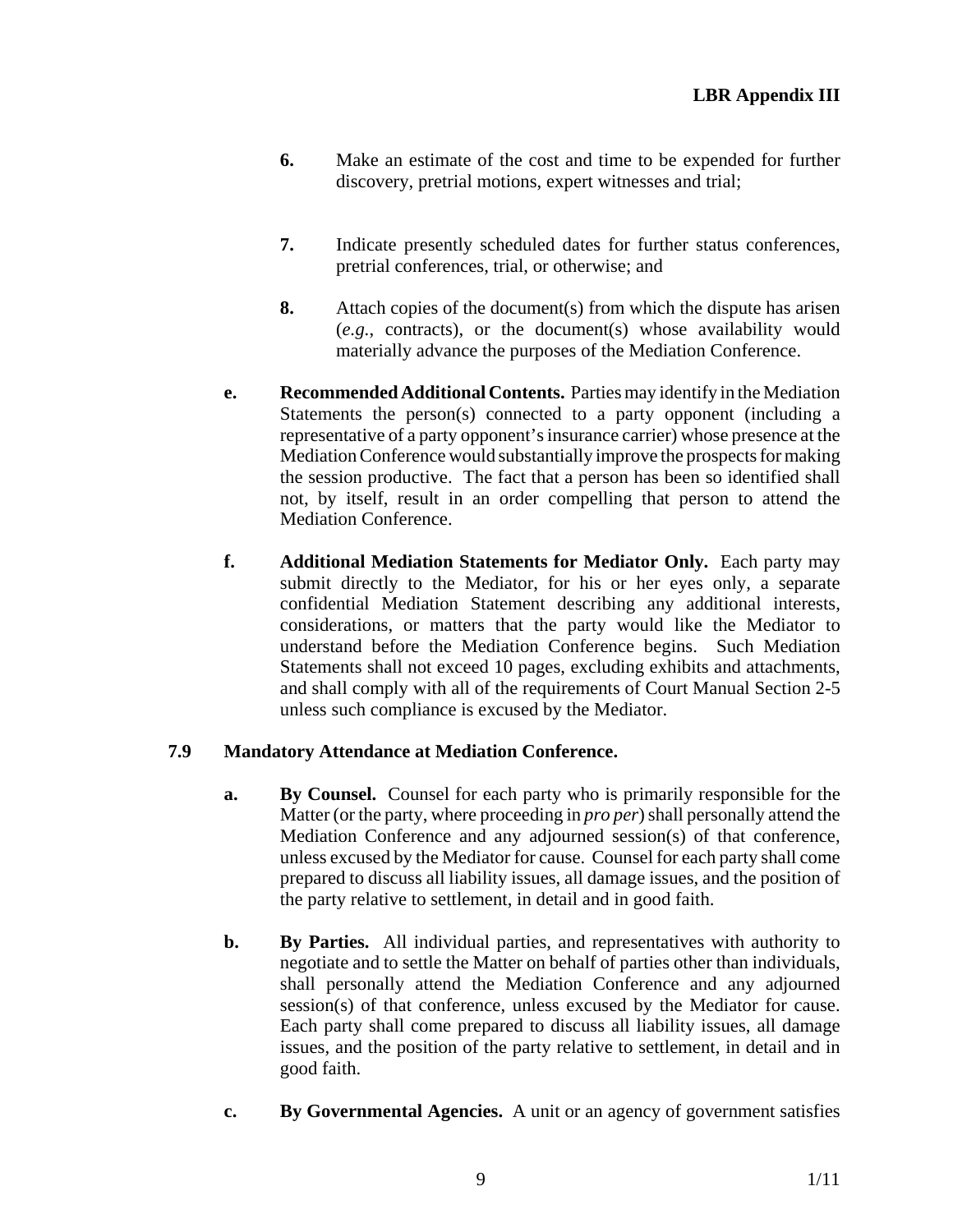this attendance requirement if represented by a person who has, to the greatest extent feasible, authority to settle, and who is knowledgeable about the facts of the case, the governmental unit's position, and the procedures and policies under which the governmental unit decides whether to accept proposed settlements.

- **d. Telephonic Appearance.** Any party or lawyer who is excused by the Mediator from appearing in person at the Mediation Conference may be required by the Mediator to participate by telephone. This decision is within the Mediator's sole discretion.
- **7.10 Consequences of Failure to Attend Mediation Conference and Other Violations of Mediation Program Procedures.** Willful failure to attend the Mediation Conference and/or other violations of the Mediation Program procedures shall be reported to the Judge by the Mediator by written notice in the form attached as Official Form 705, and may result in the imposition of sanctions by the Judge. The Mediator's notice shall be filed with the Court and copies of the notice shall be mailed to the Judge, all of the parties to the dispute, their counsel, if any, and the Mediation Program Administrator. The Judge will then take whatever action(s) he or she deems necessary and appropriate under the circumstances to resolve the issue of such willful failure to attend the Mediation Conference and/or other violations of the Mediation Program procedures.
- **7.11 Conduct at the Mediation Conference.** The Mediation Conference shall proceed informally. Rules of evidence shall not apply. There shall be no formal examination or cross-examination of witnesses. The Mediator may conduct continued Mediation Conferences after the initial session where necessary. As appropriate, the Mediator may:
	- **a.** Permit each party (through counsel or otherwise) to make an oral presentation of its position;
	- **b.** Help the parties identify areas of agreement and, where feasible, enter into stipulations;
	- **c.** Assess the relative strengths and weaknesses of the parties' contentions and evidence, and explain as carefully as possible the reasoning of the Mediator that supports these assessments;
	- **d.** Assist the parties, through separate consultation or otherwise, in settling the dispute;
	- **e.** Estimate, where feasible, the likelihood of liability and the dollar range of damages;
	- **f.** Help the parties devise a plan for sharing the important information and/or conducting the key discovery that will assist them as expeditiously as possible to participate in meaningful settlement discussions or to posture the case for disposition by other means; and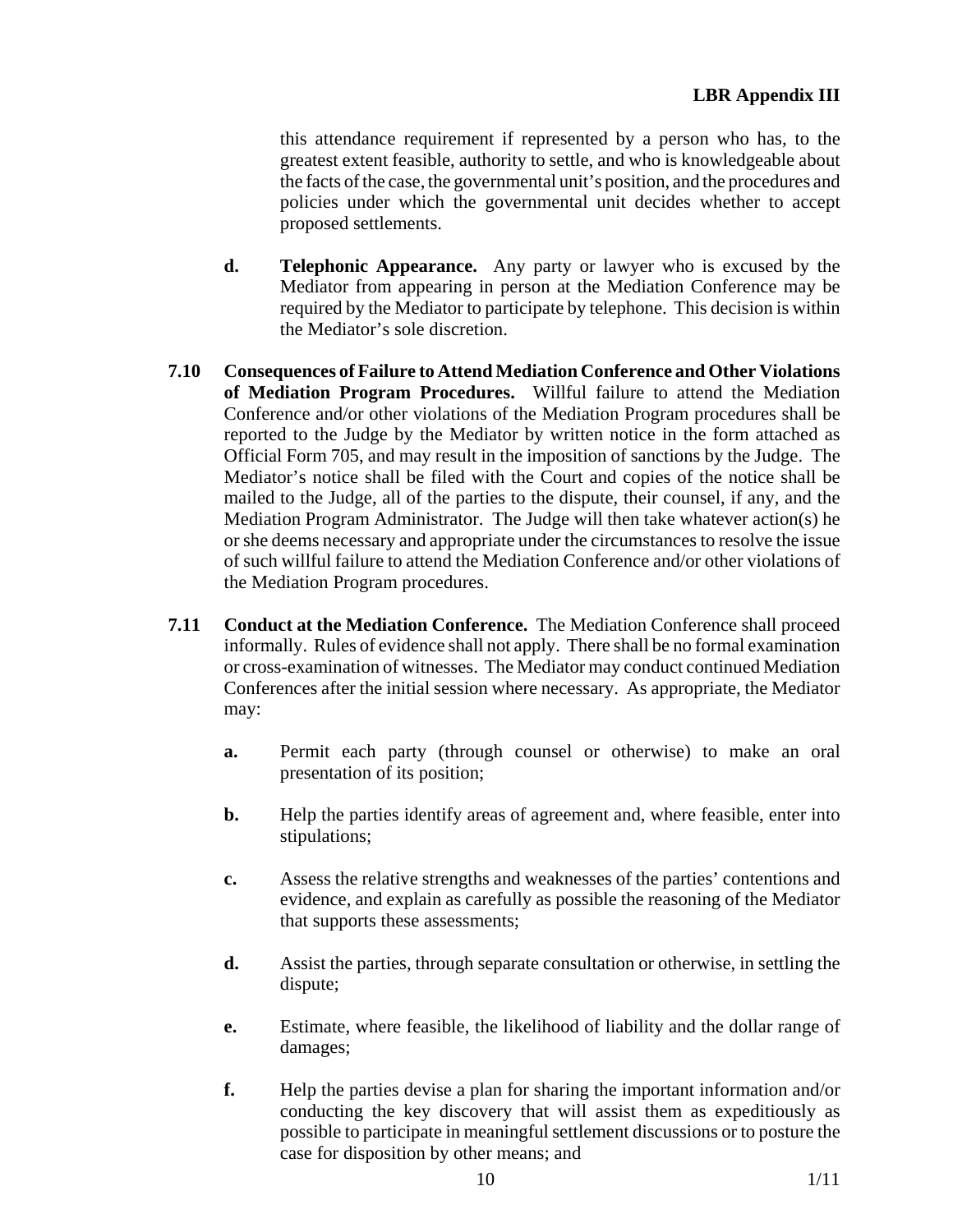- **g.** Determine whether some form of follow up to the Mediation Conference would contribute to the case development process or to settlement.
- **7.12 Suggestions and Recommendations of Mediator.** If the Mediator makes any oral or written suggestions as to the advisability of a change in any party's position with respect to settlement, the attorney for that party shall promptly transmit that suggestion to the client. The Mediator shall have no obligation to make an written comments or recommendations, but may, as a matter of discretion, provide the parties with a written settlement recommendation memorandum. No copy of any such memorandum shall be filed with the Court or made available in whole or in part directly or indirectly, to the Judge.

### **8.0 PROCEDURE UPON COMPLETION OF MEDIATION CONFERENCE**

- **8.1** Upon the conclusion of the Mediation Conference the following procedures shall be followed:
	- **a. If Matter Settled.** If the parties have reached an agreement regarding the disposition of the Matter, the parties, with the advice of the Mediator, shall determine who shall prepare the writing to dispose of the Matter. If necessary, the parties may, with the Mediator's consent, continue the Mediation Conference to a date convenient for all parties and the Mediator. Where required, they shall promptly submit a fully executed settlement stipulation to the Judge for approval, and shall mail a copy to the Mediation Program Administrator. The Judge will accommodate parties who desire to place any resolution of a Matter on the record during or following the Mediation Conference.
	- **b. Mediator's Certificate of Completion of Conference.** Within 14 days of the Mediation Conference, the Mediator shall file with the Court and serve on the parties and the Mediation Program Administrator a certificate in the form attached as Official Form 706, which shows whether there has been compliance with the Mediation Conference requirements and whether or not a settlement has been reached. Regardless of the outcome of the Mediation Conference, the Mediator will **not** provide the Judge with any details of the substance of the Mediation Conference.
	- **c. Confidential Evaluation.** In order to assist the Mediation Program Administrator in compiling useful data to evaluate the Mediation Program and aid the Court in assessing the efforts of the members of the Panel, the Mediator shall provide a Mediation Conference Report to the Mediation Program Administrator in the form attached as Official Form 709. The Mediation Conference Report shall **not** be filed with the Court and the Judge shall not have access to it. In addition, the phrase **"CONFIDENTIAL -- NOT TO BE FILED WITH THE COURT"** shall be typed on the first page of the Mediation Conference Report.